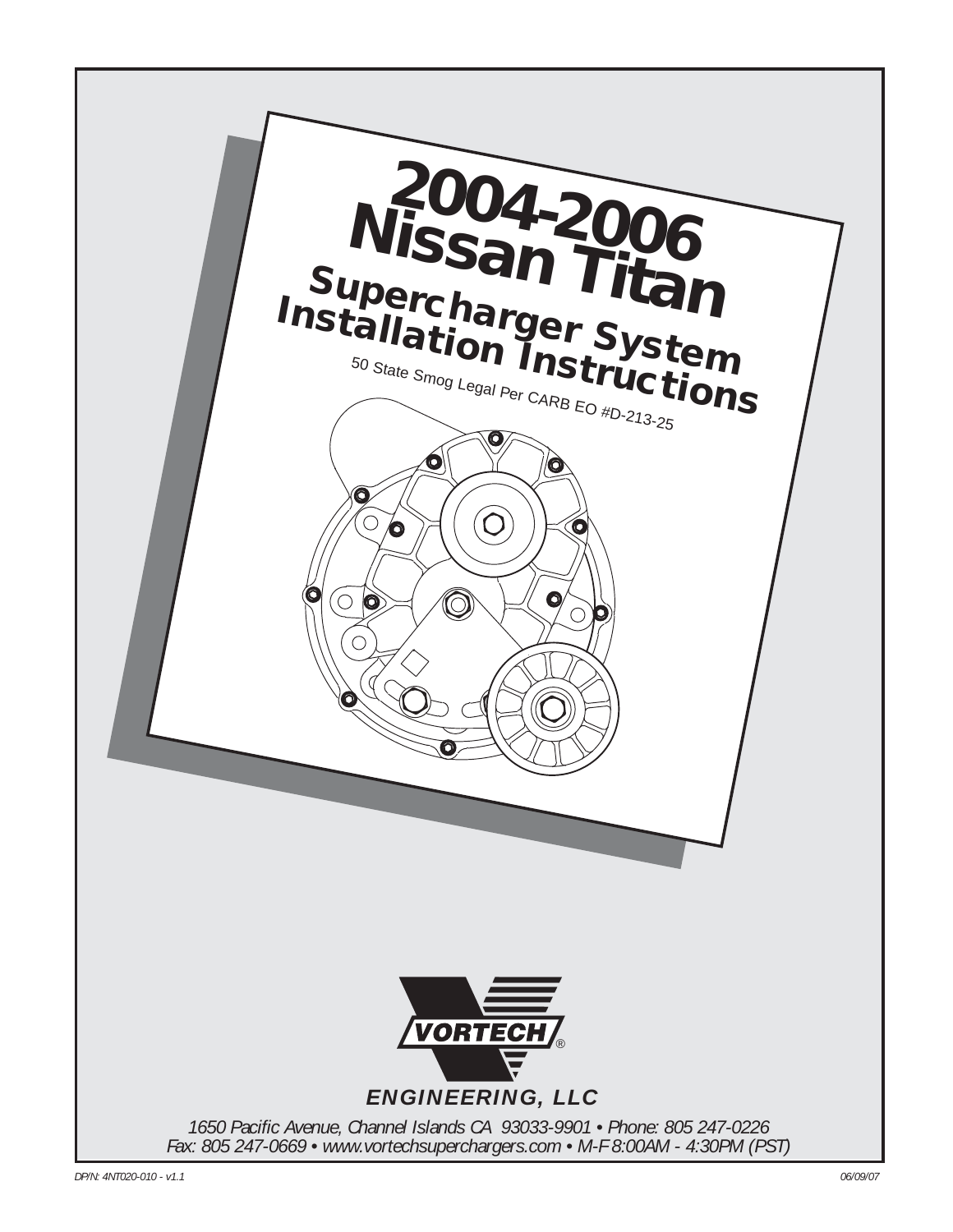# **FOREWORD**

<span id="page-1-0"></span>This manual provides information on the installation, maintenance and service of the<br>Vortech supercharger kit expressly designed for this vehicle. All information, illustra-<br>tions and specifications contained herein are ba Vortech supercharger kit expressly designed for this vehicle. All information, illustrations and specifications contained herein are based on the latest product information available at the time of this publication. Changes to the manual may be made at any time without notice. Contact Vortech Engineering for any additional information regarding this kit and any of these modifications at (805) 247-0228 8:00am-4:30pm PST.



## *Take note of the following before proceeding:*

**1.** Proper installation of this supercharger kit requires general automotive mechanic knowledge and experience. Please browse through each step of this instruction manual prior to beginning the installation to determine if you should refer the job to a professional installer/technician. Please contact

your dealer or Vortech Engineering for possible installers in your area.

- **2. This product was designed for use on stock (un-modified, OEM) vehicles.** The PCM (computer), engine, transmission, drive axle ratios and tire O.D. must be stock. If the vehicle or engine has been modified in any way, check with Vortech prior to installation and use of this product.
- **3.** Use only premium grade fuel with a minimum of 91 octane (R+M/2).
- **4.** Always listen for any sign of detonatlion (knocking/pinging) and discontinue hard use (no boost) until problem is resolved.
- **5.** Vortech is not responsible for any clutch, transmission, drive-line or engine damage.

#### *Exclusions from Vortech warranty coverage considerations include, but not limited to:*

- **1.** Neglect, abuse, lack of maintenance, abnormal operation or improper installation.
- **2.** Continued operation with an impaired vehicle or sub-system.
- **3.** The combined use of Vortech components with other modifications such as, but not limited to, exhaust headers, aftermarket camshafts, nitrous oxide, third party PCM programming or other such changes.

# **IMPORTANT NOTE**

OEM exhaust catalytic converter life may be dramatically reduced when the vehicle is subjected to frequent heavy or full throttle operation. Vortech is not responsible for any damage that may occur to these emission control devices.

#### ©*2007 VORTECH ENGINEERING, LLC*

*All rights reserved. No part of this publication may be reproduced, transmitted, transcribed, or translated into another language in any form, by any means without written permission of Vortech Engineering, LLC.*

*or*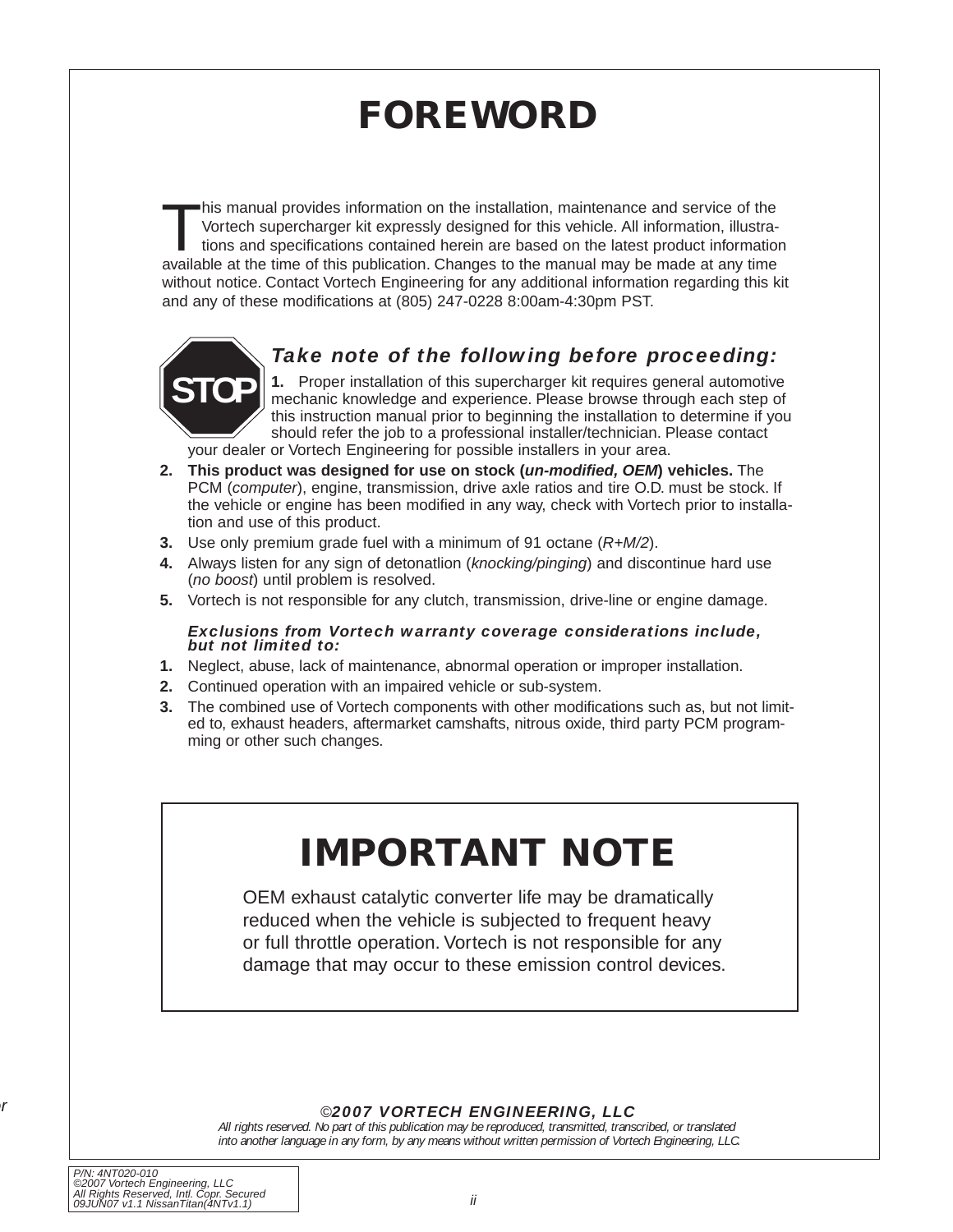# **TABLE OF CONTENTS**

| 1.               |                                                     |  |  |  |
|------------------|-----------------------------------------------------|--|--|--|
| 2.               |                                                     |  |  |  |
| 3 <sub>1</sub>   | MOUNTING BRACKET/SUPERCHARGER INSTALLATION 3        |  |  |  |
| 4.               |                                                     |  |  |  |
| 5.               |                                                     |  |  |  |
| 6.               |                                                     |  |  |  |
| $\overline{7}$ . | CHARGE AIR COOLER (CAC) ASSEMBLY INSTALLATION  8    |  |  |  |
| 8.               | PIGGYBACK ENGINE CONTROL UNIT (ECU) INSTALLATION 11 |  |  |  |
| 9.               |                                                     |  |  |  |
| 10.              |                                                     |  |  |  |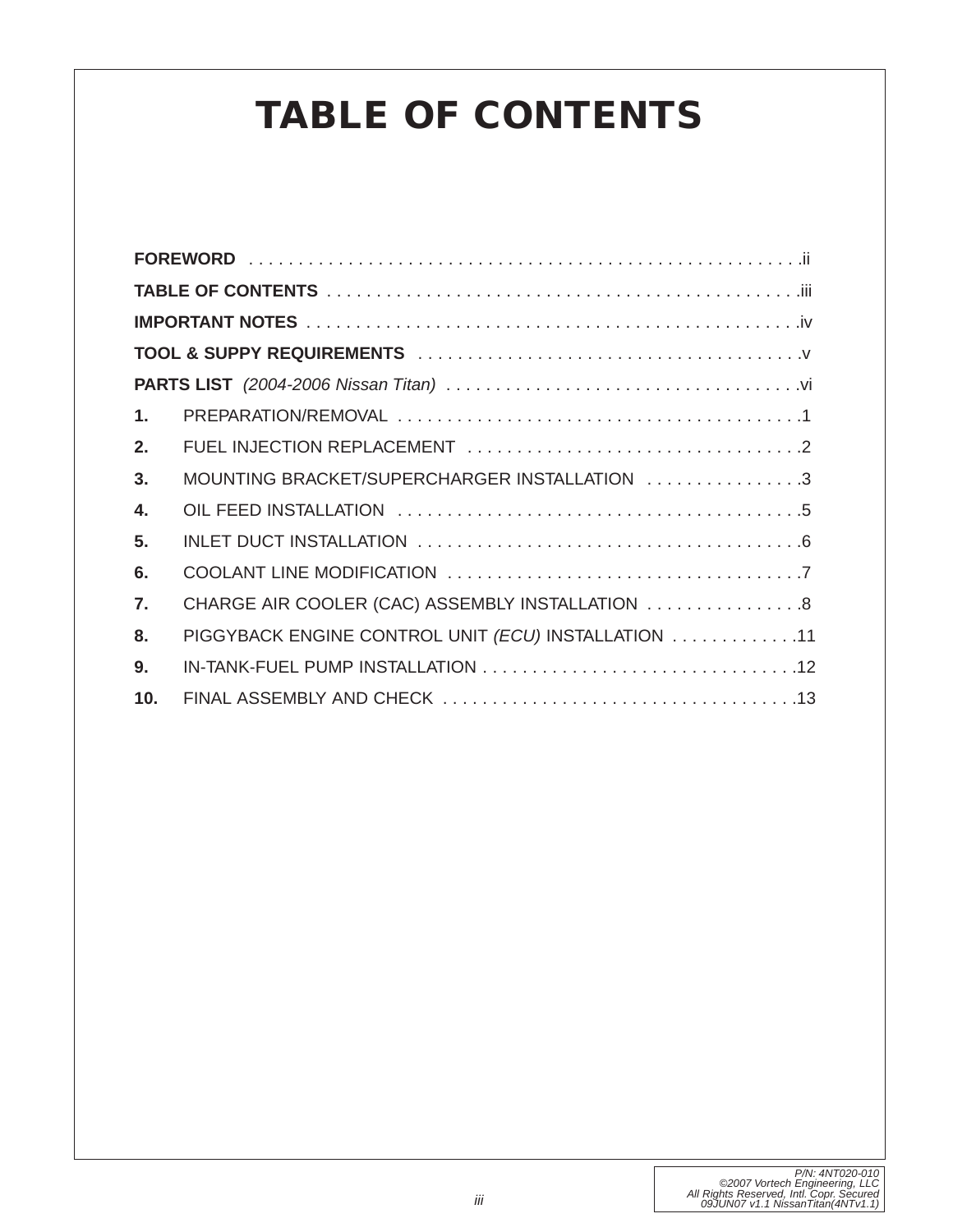# <span id="page-3-0"></span>**2004-2006 Nissan Titan**

# **NOTICE**

This product is protected by state common law, copyright and/or patent. All legal rights therein are reserved. The design, layout, dimensions, geometry, and engineering features shown in this product are the exclusive property of Vortech Engineering, LLC. This product may not be copied or duplicated in whole or part, abstractly or fundamentally, intentionally or fortuitously, nor shall any design, dimension, or other information be incorporated into any product or apparatus without prior written consent of Vortech Engineering, LLC.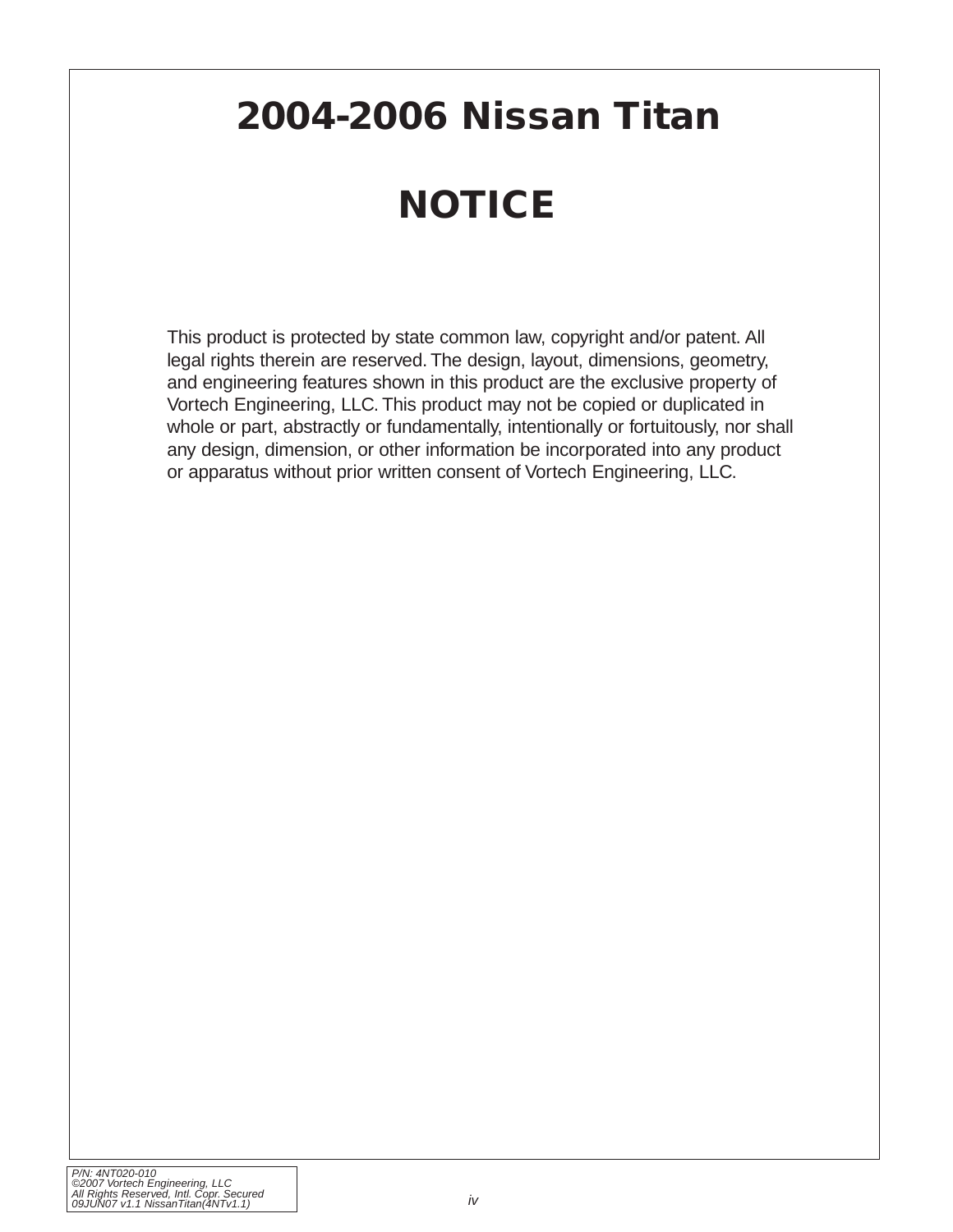# <span id="page-4-0"></span>*2004-2006 Nissan Titan* **Installation Instructions**

# *Congratulations on selecting the best performing and best backed automotive supercharger available today... the VORTECH® supercharger!*

Before beginning this installation, please read through this entire instruction booklet and the Street Supercharger System Owner's Manual which includes the Limited Warranty Program, the Warranty Registration form and return envelope.

Vortech supercharger systems are performance improving devices. In most cases, increases in torque of 30-35% and horsepower between 35-45% can be expected with the boost levels specified by Vortech Engineering. This product is intended for use on healthy, well maintained engines. Installation on a worn-out or damaged engine is not recommended and may result in failure of the engine as well as the supercharger. Vortech Engineering is not responsible for engine damage.

Installation on new vehicles will not harm or adversely affect the break-in period so long as factory break-in procedures are followed.

#### **For best performance and continued durability, please take note of the following key points:**

- **1.** Use only premium grade fuel 91 octane or higher (R+M/2).<br>**2.** The engine must have stock compression ratio.
- **2.** The engine must have stock compression ratio.
- **3.** If the engine has been modified in any way, check with Vortech prior to using this product.<br>4. Always listen for any sign of detonation (pinging) and discontinue hard use (no boost) until
- **4.** Always listen for any sign of detonation (pinging) and discontinue hard use (no boost) until the problem is resolved.
- **5.** Perform an oil and filter change upon completion of this installation and prior to test driving your vehicle. Thereafter, always use a high grade SF rated engine oil or a high quality synthetic, and change the oil and filter at least every 3,000 miles. Never attempt to extend the oil change interval beyond 3,000 miles, regardless of oil manufacturer's claims as potential damage to the supercharger may result.
- **6.** Before beginning installation, replace all spark plugs that are older than 1-year or 15,000 miles with original heat range plugs as specified by the manufacturer and reset timing to factory specifications (follow the procedures indicated within the factory repair manual and/or as indicated on the factory underhood emissions tag). Do not use platinum spark plugs unless they are original equipment. Change spark plugs every 20,000 miles.

#### **TOOL & SUPPLY REQUIREMENTS**

- **•** Factory repair manual
- **•** 3/8" socket and drive set: SAE & metric
- **•** 3/8" Ratchet Extension 6"
- **•** 1/2" socket and drive set: SAE & metric
- **•** 3/8"NPT tap, 3/8-18 tap & handle
- **•** Adjustable wrench
- **•** Open end wrenches: 3/8", 7/16", 1/2", 9/16"
- **•** Center punch and a 5/8" tapered punch
- **•** 6 quarts (or what is specified in your owner's manual) SF rated quality engine oil, oil filter and wrench

#### **If it has been 15,000 miles or more since your vehicle's last spark plug change, then you will also need:**

- **•** Spark plug socket
- **•** NEW spark plugs

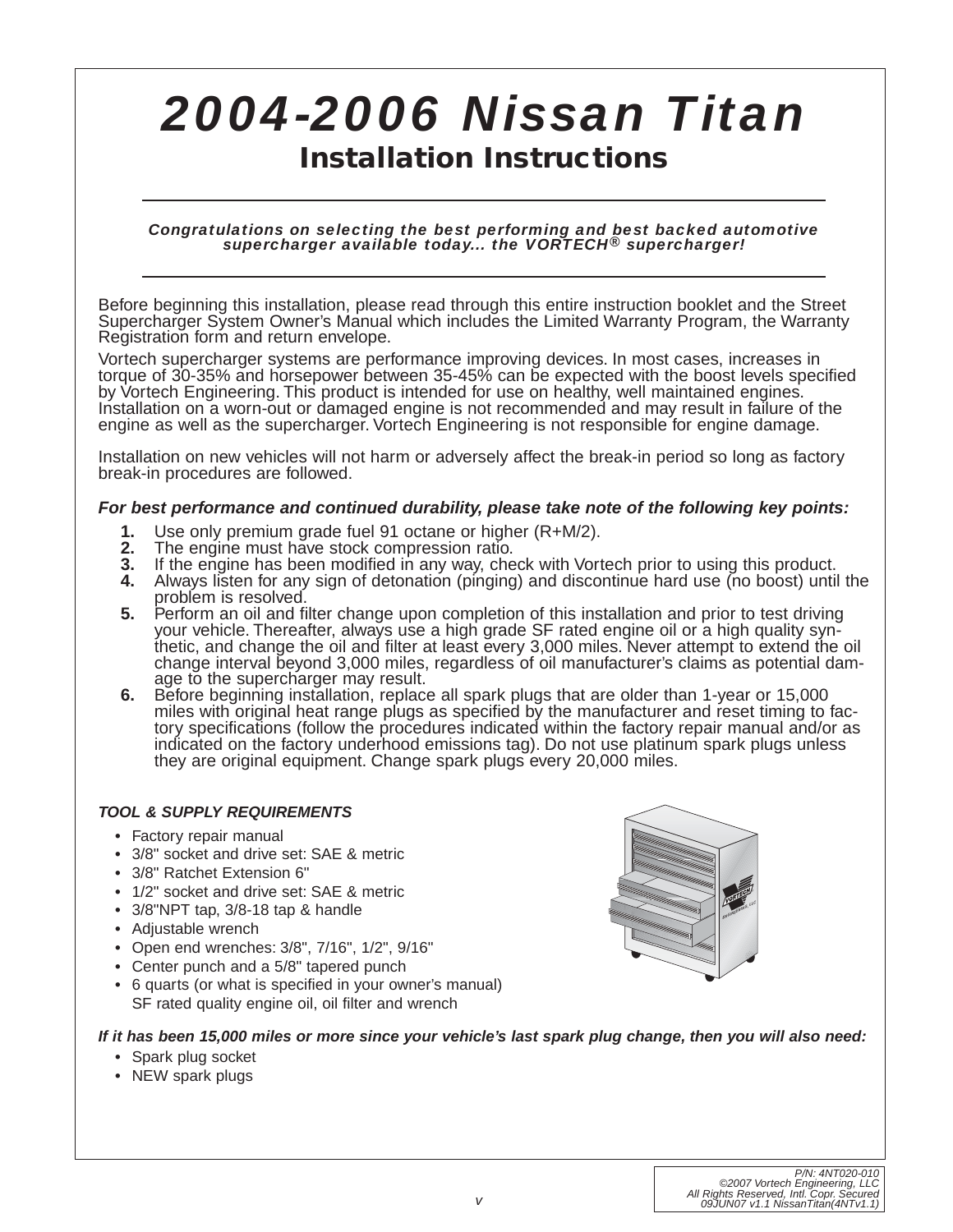# *2004-2006 Nissan Titan Part No. 4NT218-010SQ*

®

# *ENGINEERING, LLC PARTS LIST*

<span id="page-5-0"></span>VORTECH

 $\overline{\nabla}$ 

*IMPORTANT: Before beginning installation, verify that all parts are included in the kit. Report any shortages or damaged parts immediately.*

| PART NO.               | <b>DESCRIPTION</b>              | <b>QTY</b>        | PART NO.   | <b>DESCRIPTION</b>             | QTY.           |
|------------------------|---------------------------------|-------------------|------------|--------------------------------|----------------|
| 2E228-410              | V2SQ S/C SC-TRM, CW CRVD, TITAN | 1                 | 4NT112-020 | <b>DISCHARGE ASY</b>           | 1              |
| 2A037-300              | S/C PULLEY 3.00" 7-GROOVE       | 1                 | 4NT012-010 | <b>DISCHARGE TUBE</b>          | 1              |
| 5A003-100              | UNICHIP ECU, NISSAN TITAN       | 1                 | 7R002-016  | #16 HOSE CLAMP                 | 4              |
|                        |                                 |                   | 7R002-044  | #44 HOSE CLAMP                 | 5              |
| 4NT111-034             | <b>MOUNTING BRACKET ASY</b>     | 1                 | 7R002-052  | #52 HOSE CLAMP                 | $\overline{2}$ |
| 4FG017-031             | SPACER, TITAN S/C               | 5                 | 7R002-056  | #56 HOSE CLAMP                 | 7              |
| 2A047-126              | BELT, 7-RIB, 126.5"             | $\mathbf{1}$      | 7S275-200  | 2.75" x 2" SLEEVE              | 1              |
| 4FD017-011             | BEARING PILOT .218"L            | 1                 | 7S275-300  | 2.75" x 3" SLEEVE              | 1              |
| 4NT017-011             | SPACER, IDLER                   | 1                 | 7S325-275  | 90° SILICONE SLEEVE            | 1              |
| 4NT010-034             | MOUNTING BRACKET, TITAN         | 1                 | 7U030-046  | <b>VACUUM HOSE</b>             | $\overline{2}$ |
| 4FA016-170             | 8-RIB IDLER SMOOTH              | 1                 | 7U133-100  | HOSE, ELBOW, 90°, 1"ID, MOLDED | 1              |
| 4PCW016-171            | <b>IDLER PULLEY TRIMMED</b>     | 1                 | 8D001-001  | STANDARD BYPASS                | 1              |
| 7J012-092              | 12mm WASHER                     | $\overline{2}$    | 8N201-270  | WELDED CORE ASY, TITAN         | 1              |
| 7A375-126              | 3/8-16 x 1.25" HXHD             | 5                 | 8N106-170  | <b>WATER COOLER ASY</b>        | 1              |
| 7J375-044              | 3/8" WASHER                     | 5                 |            |                                |                |
| 7R003-012              | ADEL CLAMP                      | 1                 | 4NT010-010 | BRKT, SETRAB LOWER             | 1              |
| 7C012-050              | M12-1.75 x 50mm HXHD PLTD       | 1                 | 4NT010-020 | BRKT, SETRAB UPPER             | 1<br>1         |
| 7C012-080              | M12-1.75 x 80mm HHCS            | $\mathbf{1}$      | 7A250-075  | 1/4-20 x .75" SHCS             | 3              |
| 4FA016-171             | DUST COVER (IDLER PULLEY)       | $\overline{2}$    | 7A250-074  | 1/4-20 x .75" HHCS             | 1              |
| 4NT112-010             | <b>AIR INTAKE ASY</b>           | 1                 | 7E010-049  | #10 x 3/4" STSMS               |                |
| 4FA012-012             | INTAKE ELBOW, 90° w/o BOSSES    | 1                 | 7F250-021  | 1/4-20 NYLOCK NUT              | 4              |
| 4NT012-020             | DUCT, S/C INLET 120°, TITAN     | 1                 | 7K250-001  | 1/4" WASHER                    | 8              |
| 4NT110-050             | ASY, INLET BULKHEAD, TITAN      | 1                 | 7P500-026  | 3/4" x 90° BRASS FITTING       | 2              |
| 7E010-049              | #10 x 3/4" STSMS                | 4                 | 8N006-010  | SETRAB COOLER, SINGLE PASS     | 1              |
| 7P375-020              | 3/8"NPT x 5/8" BARB BRASS       | 1                 | 8N105-170  | <b>WATER RESERVOIR ASY</b>     | 1              |
| 7P625-004              | 5/8" PLASTIC TEE                | 1                 | 4NT010-030 | BRKT, WATER RESERVOIR          | 1              |
| 7R002-052              | #52 SAE TYPE "F" SS HOSE CLAMP  | $\overline{2}$    | 7A250-150  | 1/4-20 x 1.5" HXHD             | $\frac{2}{2}$  |
| 7R002-056              | #56 HOSE CLAMP                  | 8                 | 7F250-021  | 1/4-20 NYLOCK NUT              |                |
| 7S350-200              | 03.5" x 2" SLEEVE               | $\overline{2}$    | 7J250-001  | 1/4" WASHER                    | 4              |
| 7S350-300              | SLEEVE, 3-1/2" x 3", BLUE       | $\mathbf{1}$      | 7P500-026  | 3/4" x 90° BRASS FITTING       | $\overline{2}$ |
| 7U035-001              | 3-1/2" FLEX HOSE                | $1^{\circ}$       | 8N055-030  | TRIANGLE RESERVOIR TANK        | 1              |
| 7U033-000              | 5/8" PCV HOSE                   | 0.58'             | 8N107-170  | <b>WATER PUMP ASY</b>          | 1              |
| 8A103-081              | MAF, 3.3"ID, NISSAN TITAN       | 1                 | 5W001-005  | WIRE LOOM                      | 3              |
| 8H040-040              | AIR FILTER                      | $\mathbf{1}$      | 5W001-009  | 16-14GA MALE SLIDE             | 1              |
|                        |                                 |                   | 5W001-010  | 16-14GA FEMALE SLIDE INSULATED | 1              |
| 4NT130-026             | OIL FEED ASY                    | 1                 | 5W001-011  | 16-14GA EYELET .25" HOLE       | 1              |
| 7P125-004              | 90° x 1/8"NPT x -4 STEEL        | $\overline{2}$    | 5W001-013  | 14-16, BUTT CONNECTOR          | $\overline{2}$ |
| 7P125-034              | 1/8"NPT STREET FITTING          | 1                 | 5W001-024  | MINI ATC FUSE TAP              | 1              |
| 7U250-000-260          | STNLS BRAID HOSE STRT           | $\mathbf{1}$<br>1 | 5W001-025  | FEMALE SLIDE MINI              | 1              |
| 7P125-125              | 1/8"NPT - 1/8" BSP              |                   | 5W014-030  | 14GA STRD WIRE BLACK           | 9              |
| 4NT130-036             | OIL DRAIN ASY                   | 1                 | 7P500-026  | 3/4" x 90° BRASS FITTING       | $\overline{2}$ |
| 7P375-055              | 1/2" BARB x $3/8$ "NPT x 90°    | $\mathbf{1}$      | 7P500-078  | 3/4" STRAIGHT BRASS FITTING    | $\overline{2}$ |
| 7U030-036              | 1/2" OIL DRAIN HOSE             | 0.67'             | 7R003-027  | ADEL CLAMP                     | 1              |
| 7R001-008              | #8 HOSE CLAMPS                  | 2                 | 7R007-001  | NYLON RATCHET CLAMPS           | 10             |
| 4NT020-010             | <b>INSTRUCTION MANUAL</b>       | $\mathbf{1}$      | 7U030-065  | MOLDED 90° HOSE SHORT          | $\mathbf{1}$   |
| 4NT101-001             | <b>FUEL SYSTEM ASY, TITAN</b>   |                   | 7U038-000  | 03/4" HOSE                     | 12             |
| 4CJ017-021             | SPACER, .625" COIL              | 4                 | 7U100-044  | TIE-WRAPS, 4" NYLON            | 8              |
|                        | HARNESS, FUEL INJ. PLUG w/WIRES | 8                 | 7U100-055  | <b>TIE-WRAPS</b>               | 8              |
| 5W001-050<br>7C080-030 | M8-1.25 x 30 HXHD CL10.9        | $\overline{4}$    | 8F001-402  | PIERBURG WATER PUMP            | 1              |
| 8F001-342              |                                 |                   | 8N055-050  | SURGE TANK CAP                 | 1              |
| 8F060-042              | FUEL PUMP w/SCREEN, GSS 342     |                   | 8N056-060  | <b>SURGE TANK</b>              | 1              |
|                        | FUEL INJECTOR, 42LBS RAIL STYL  | 8                 |            |                                |                |
| 4NT214-020             | <b>WATER PIPE ASY</b>           | 1                 |            |                                |                |
| 4NT014-010             | WATER PIPE LOWER, TITAN         | 1                 |            |                                |                |
| 4NT114-020             | ASY, WATER PIPE UPPER           | 1                 |            |                                |                |
| 7R002-020              | #20 HOSE CLAMP                  | 8                 |            |                                |                |
| 4GK014-010             | <b>EXTENSION TUBE</b>           | 1                 |            |                                |                |
| 7C060-025              | 6mm x 25mm HXHD                 | 1                 |            |                                |                |
| 7.1006-093             | 6mm WASHER                      | 1                 |            |                                |                |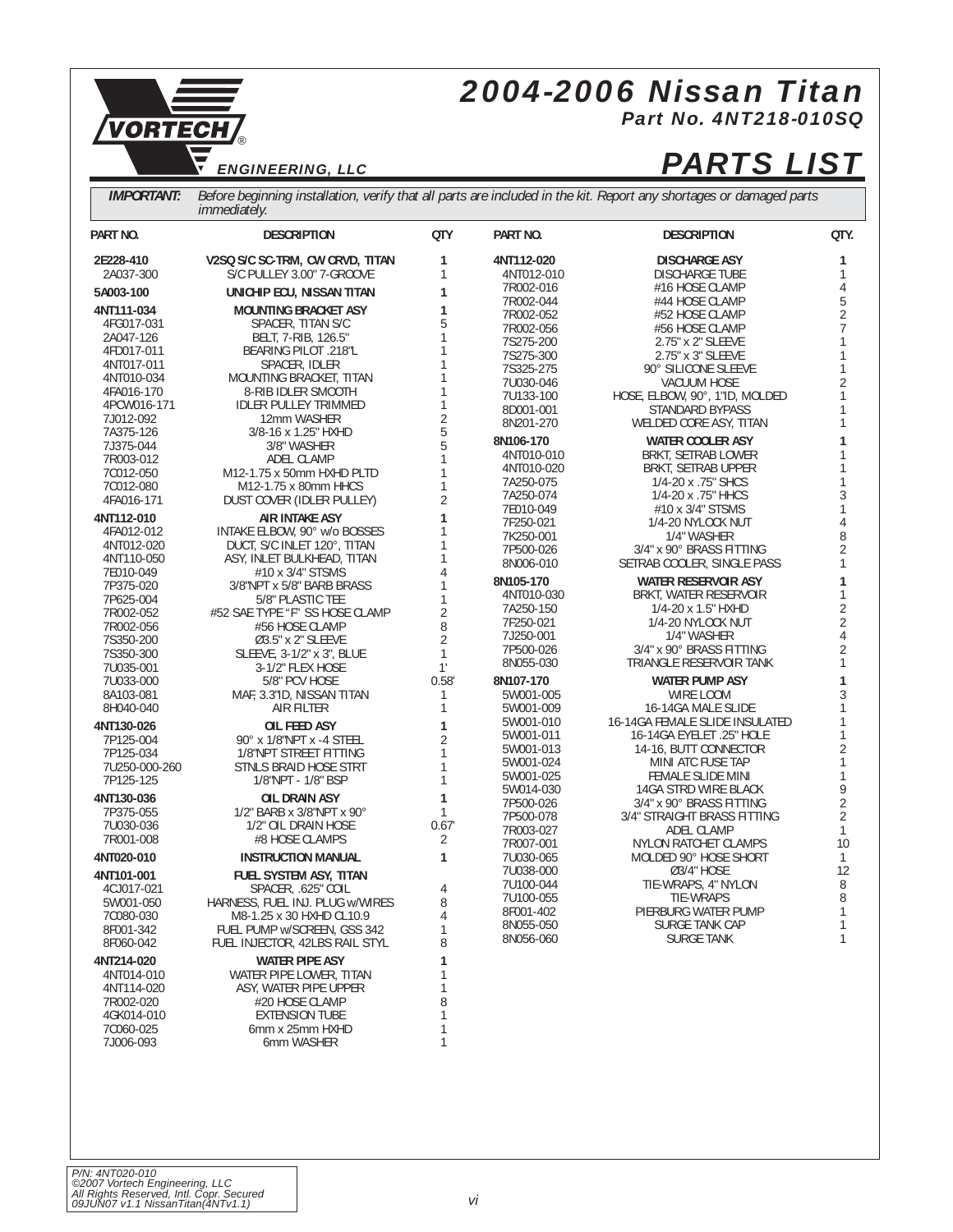#### <span id="page-6-0"></span>**1. PREPARATION/REMOVAL**

*NOTE: Beginning the supercharger installation with less than 1/8" a tank will make changing the fuel pump easier.*

- **A.** Disconnect the Battery.
- **B.** Remove the engine cover.
- **C.** Remove the engine cover bracket located above the throttle body. Remove the wiring harness bracket from above the driver's side valve cover.
- **D.** Disconnect the two breather tubes running from the intake manifold to the plastic intake duct and remove the duct, air-box lid, filter and air-box.
- **E.** Remove the grill.
- **F.** Locate and remove the two clamps securing the A/C line to the driver's side firewall. Install the supplied adel clamp on the firewall. Flip over to lower the A/C line. (Doing this lowers the A/C line to clear supercharger componentry.) (See Fig. 1-b.)
- **G.** Remove the factory serpentine belt
- **H.** Drain the engine coolant from the vehicle.
- **I.** Remove the lower radiator hose connecting the bottom of the radiator to the hard radiator tube mounted off the engine's front cover.
- **J.** Remove the radiator hose that connects the top opening of the hard radiator tube to the plastic thermostat housing on the engine. Remove the hard radiator tube.
- **K.** Remove the MAF sensor from the factory air box lid and set aside for reinstallation in an upcoming step.
- **L.** Remove the factory idler from the driver's side of the engine.



*Fig. 1-a*



*Fig. 1-b*



*Fig. 1-c*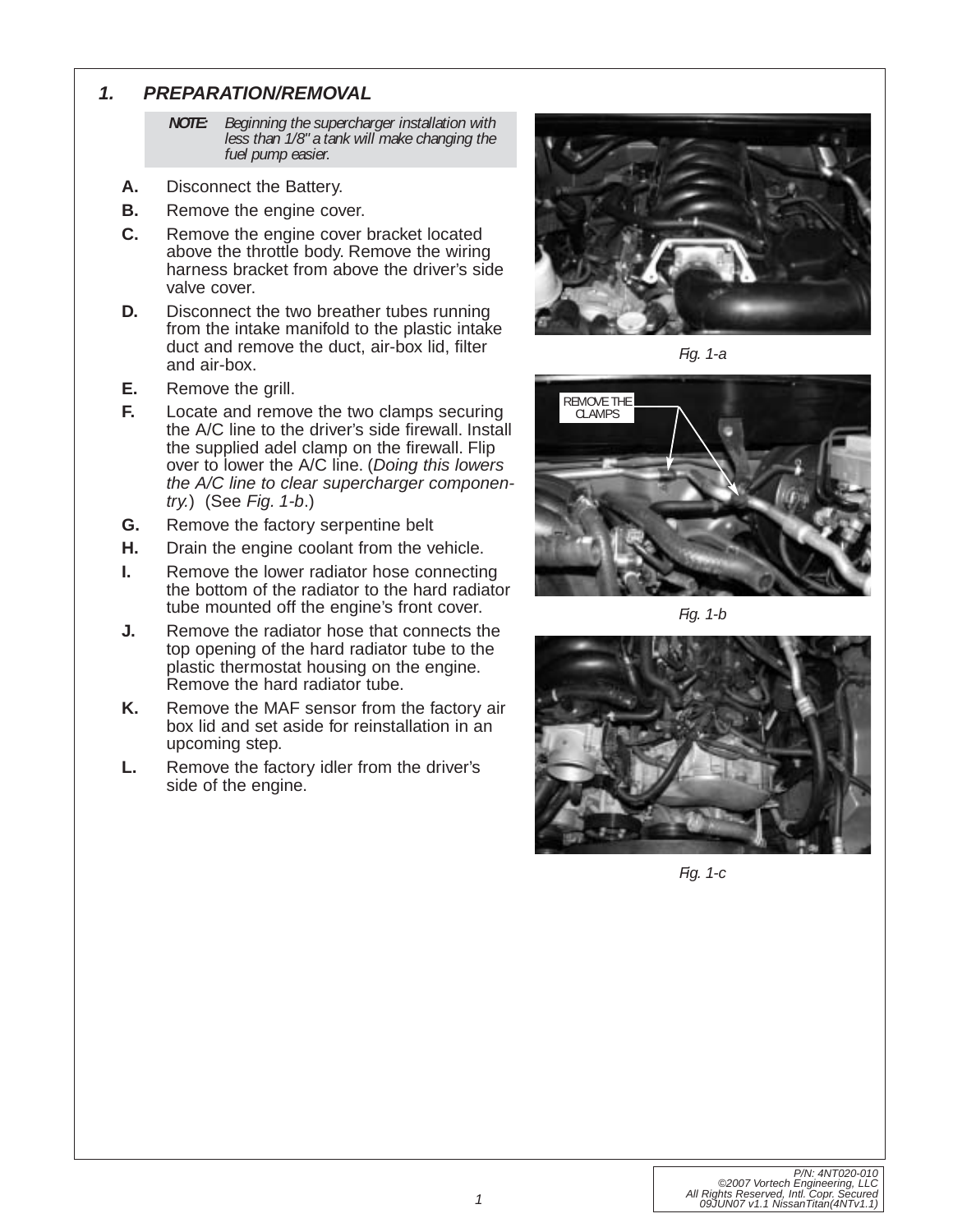## <span id="page-7-0"></span>**2. FUEL INJECTOR REPLACEMENT**

- **A.** Relieve the fuel system pressure.
- **B.** Disconnect the eight fuel injector plugs and retaining clips from the injectors.
- **C.** Install the factory injector retaining clips onto the new injectors.
- **D.** Remove the four screws that hold down the fuel rail to the intake manifold. Lift up on the rails evenly and remove all eight injectors
- **E.** Using a small amount of clean motor oil, lightly lubricate the O-rings on both ends of the Vortech supplied fuel injectors.
- **F.** Install the new injectors into the fuel rails with the terminals facing outward.
- **G.** Carefully lower the fuel rail/injector assembly down onto the intake manifold. Check to see that each injector has been seated properly into the intake manifold.
- **H.** Install the four supplied .45"L spacers between the fuel rails and the intake manifold. Use the supplied bolts to secure.
- **I.** Use supplied plug & play connectors to connect the OEM plug to the supplied fuel injectors.
- **J.** Attach the injector plugs to the injectors.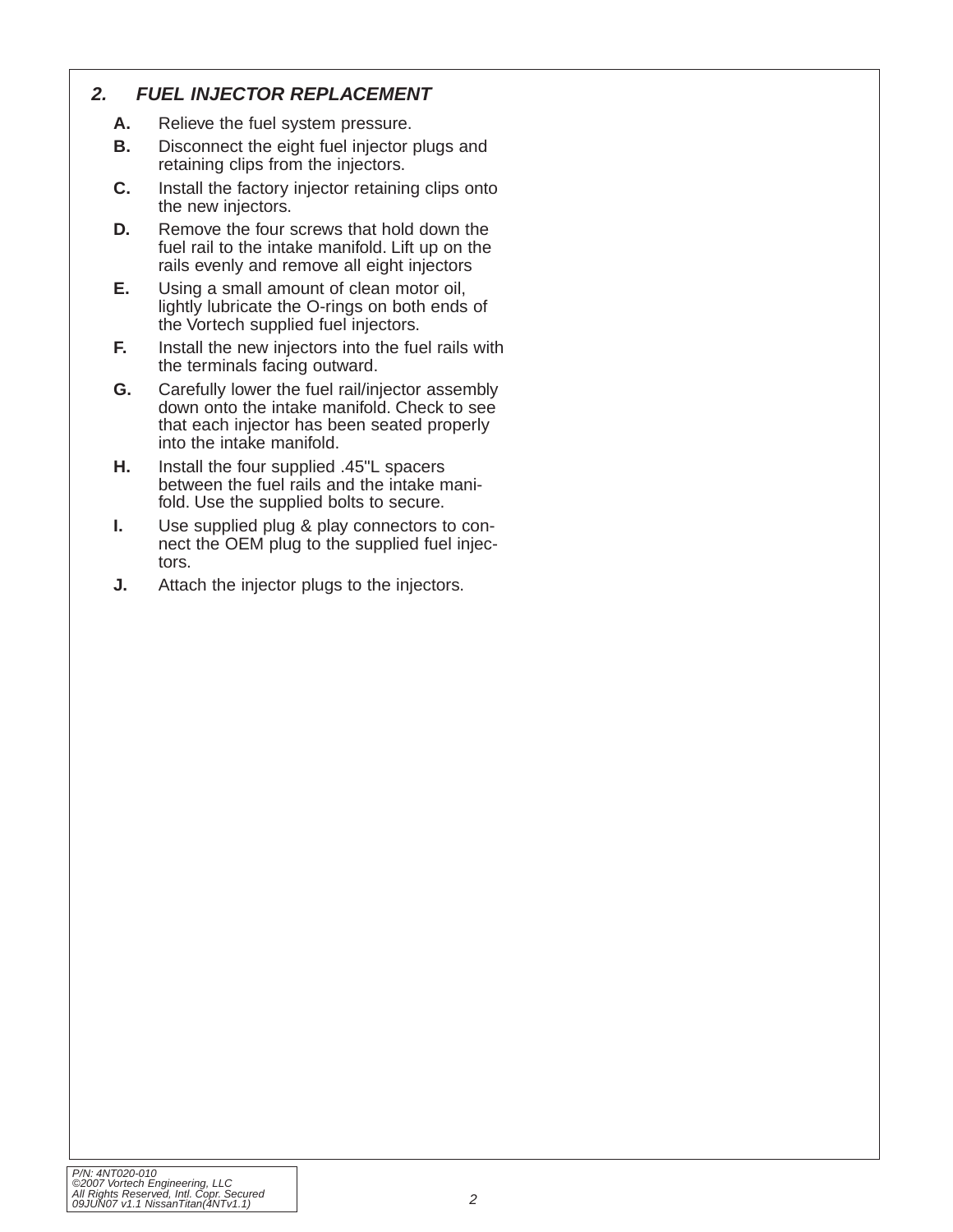#### <span id="page-8-0"></span>**3. MOUNTING BRACKET/SUPERCHARGER INSTALLATION**

- **A.** Locate the driver's side cam cover. Remove the eight 6mm screws and carefully pry the cover from the cylinder head. (See Fig. 3-a.)
- **B.** Clean any excess sealant from the mating surface on the cam sprocket housing.
- **C.** Install the supplied 3/8"NPT x 1/2" barb x 90° fitting into the 3/8"NPT hole in the supplied supercharger mounting plate.
- **D.** Lay a thin bead of RTV silicone sealant along the machined groove on the rear of the mounting plate. Install the mounting plate using the factory hardware within five minutes.
- **E.** Tighten the screws to 10 ft/lbs.
- **F.** Assemble the supplied M12 x 80mm screw, washer, non-flanged idler, and spacer. Using thread sealant, secure the assembly into the 12mm hole in the plate. (See Fig. 3-b.)
- **G.** Connect the oil drain hose to the supercharger and secure it with a #8 hose clamp.
- **H.** Install the 90° x 1/8"NPT x –4 fitting into the brass oil feed fitting in the supercharger. Use oil on the threads, not teflon tape.
- **I.** Guide the oil drain hose through the hole in the mounting plate. Using the supplied 3/8-16 x 1" hardware and washers, secure the supercharger to the mounting plate.
- **J.** Install the idler into the center ear on the supercharger gear case using the supplied M12 x 50mm bolt, washer, dust cover and spacer. (See Fig. 3-d.)
- **K.** Connect the oil drain hose to the brass fitting in the mounting plate and secure with the supplied #8 hose clamp.
- **L.** Route and install the belt. (See Fig. 3-e.)

*NOTE: Belt installation will be tight. For easiest installation have a second person release tension from the tensioner and route the belt last around the lowest Vortech smooth idler.*



*Fig. 3-a*



*Fig. 3-b*



*Fig. 3-c*



*Fig. 3-d*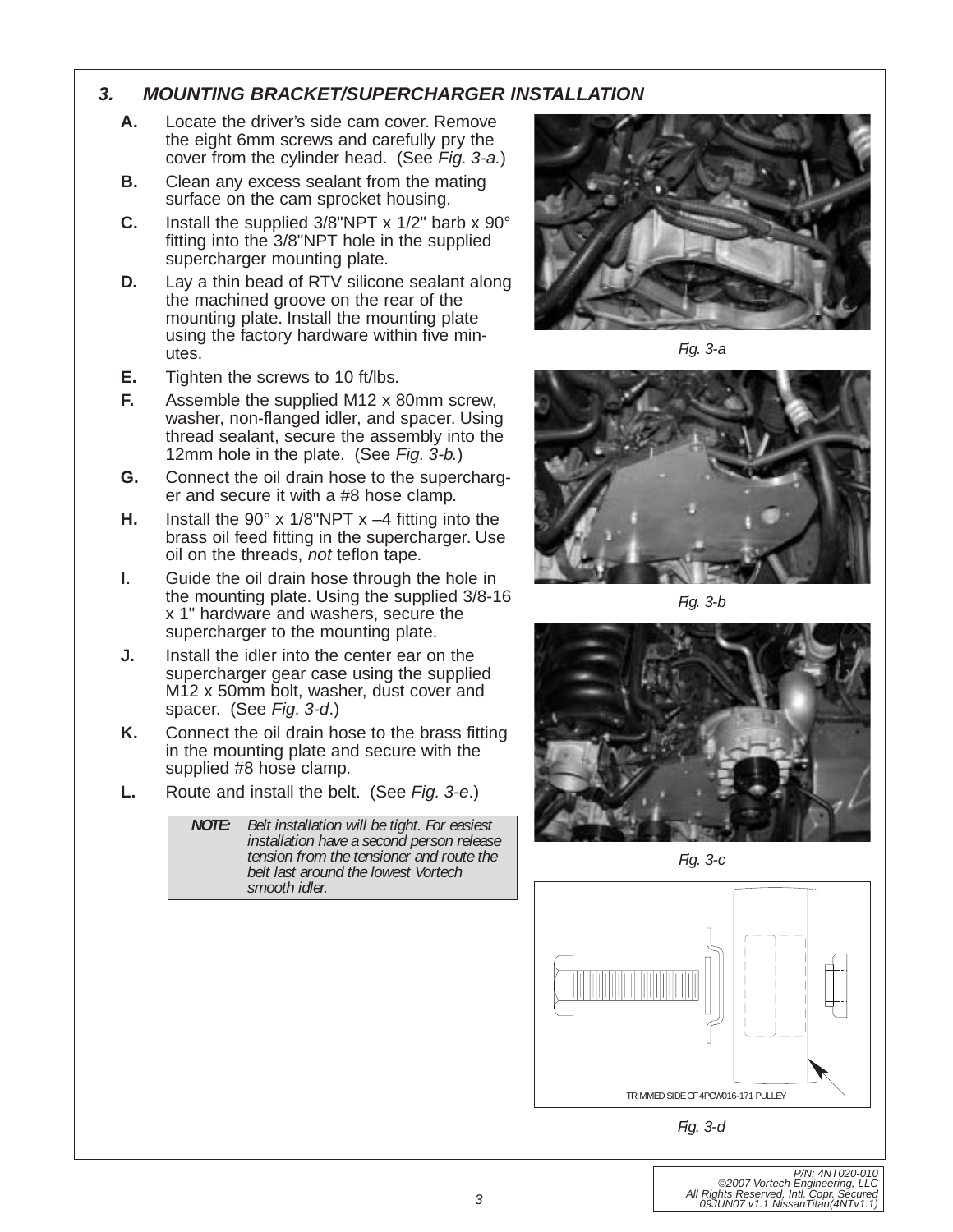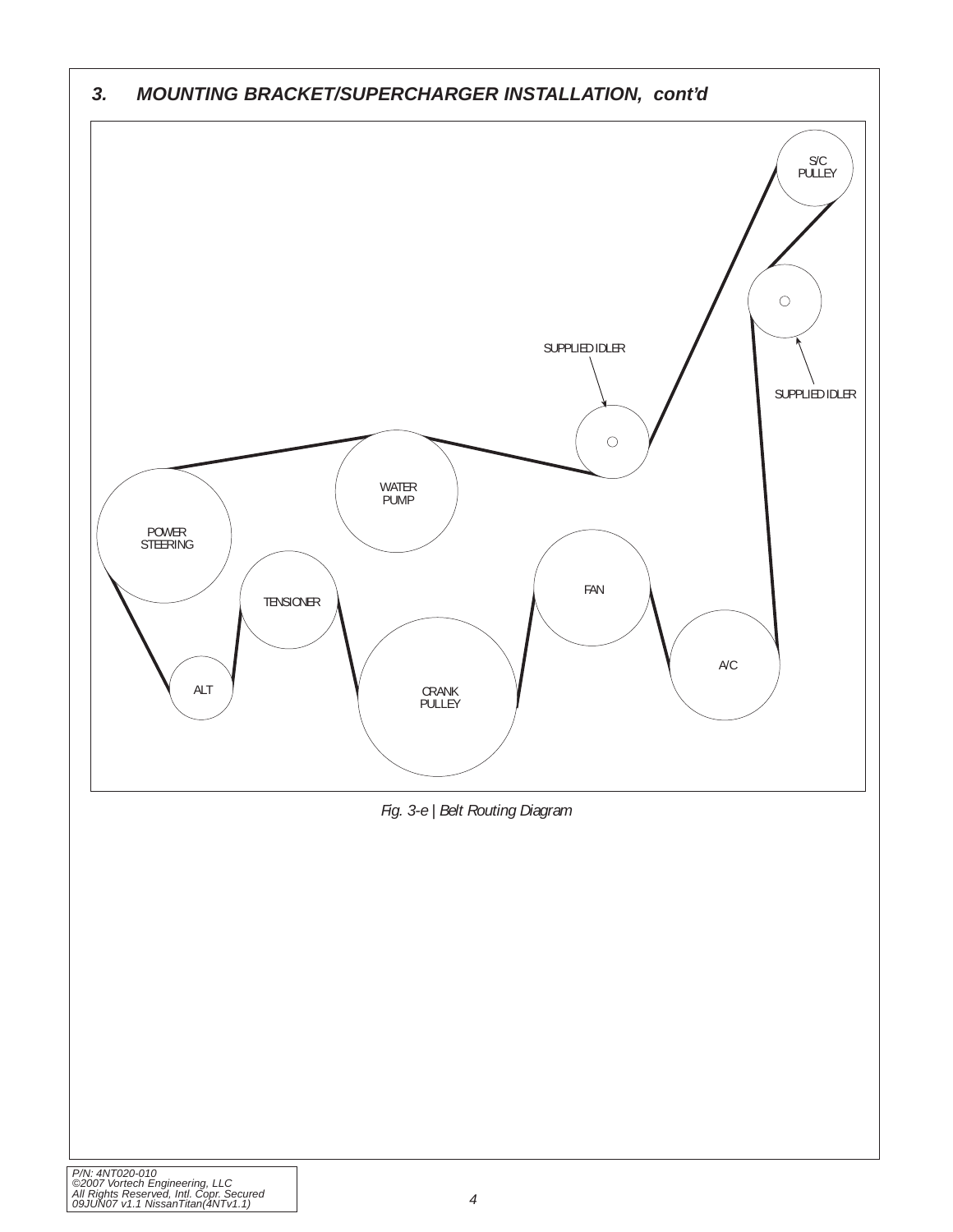### <span id="page-10-0"></span>**4. OIL FEED INSTALLATION**

- **A.** Locate and remove the oil pressure sender from the oil pan. (Located to the driver's side of the oil filter.)
- **B.** In place of the oil pressure sender, install the supplied 1/8"BSPT male to 1/8"NPT female fitting.
- **C.** Insert the supplied 1/8"NPT street fitting into the 1/8"NPT female section of the installed fitting.



- **D.** Install the factory oil pressure sensor into the end of the street fitting. This positions the sensor so that it is pointing away from the engine block. (See Figs. 4-a, 4-b.)
- **E.** Install the  $1/8$ "NPT  $x -4x90^\circ$  fitting into the open hole in the street fitting. Orient the fitting so that it points upward.
- **F.** Connect one end of the supplied steel braided oil feed hose to the –4 end that is pointing upward and route it up to the open  $-4$  fitting on the supercharger. Tighten both ends of the hose.
- **G.** Using the supplied adel clamp and 8-32 hardware, secure the oil feed hose to the mounting plate. (See Fig. 4-c.)



*Fig. 4-b*



*Fig. 4-c*

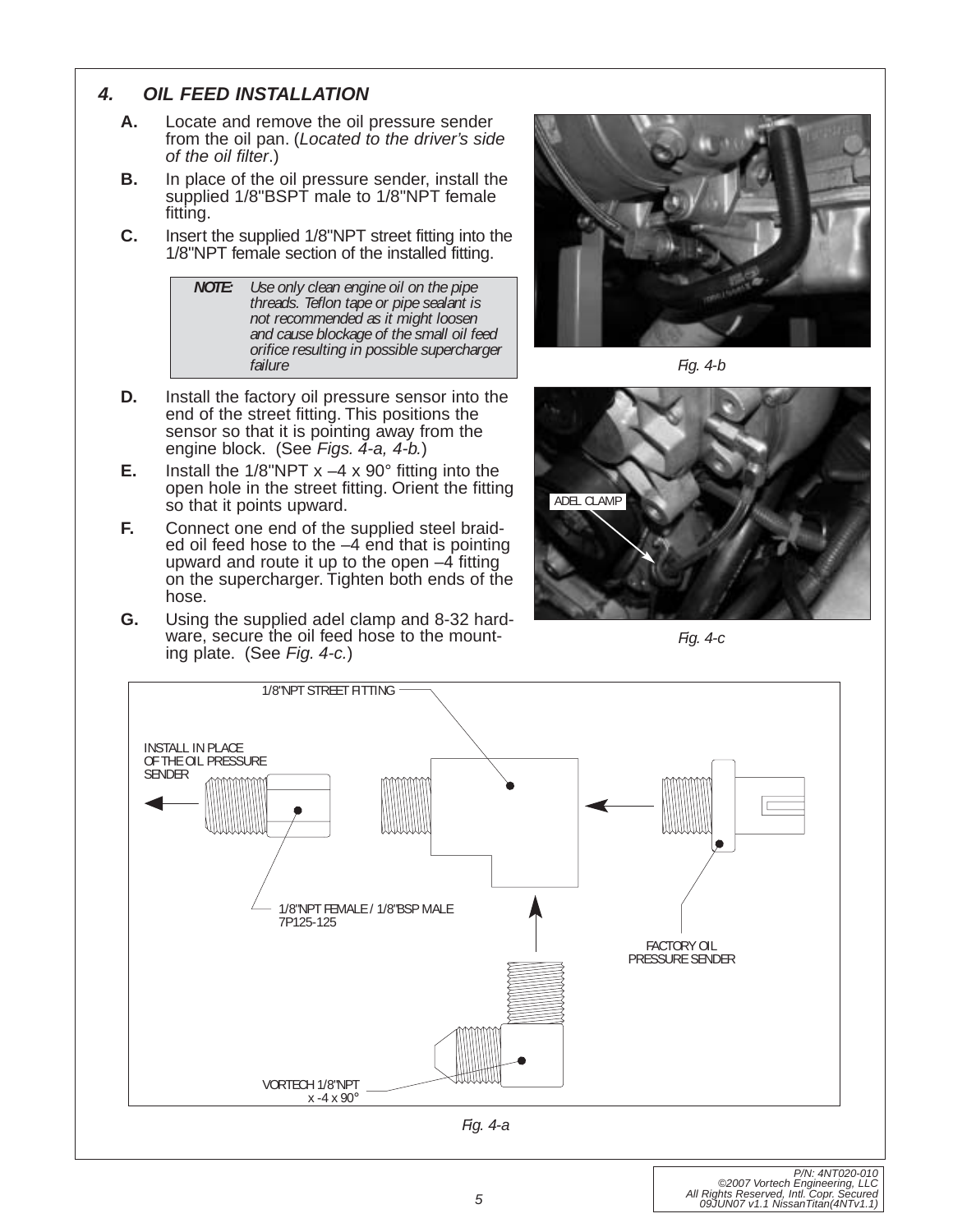#### <span id="page-11-0"></span>**5. INLET DUCT INSTALLATION**

- **A.** Loosen the driver's side plastic splash shield above the front wheel.
- **B.** Attach the supplied air filter to the long leg of the plastic 90° elbow. Attach a 2" long sleeve to the open end of the elbow and secure with a #56 hose clamp. (See Fig. 5-a.)
- **C.** Insert the sleeved end through the air intake hole from the inner fender. (This locates the air filter above the driver's side wheel). Attach the inlet bulkhead assembly to the open end of the sleeve and secure with a clamp. (See Fig. 5-b.)
- **D.** Holding the bulkhead assembly flush against the inner fender, mark and drill four pilot holes and secure with sheet metal screws.
- **E.** Install the supplied 3/8"NPT x 5/8" barb fitting into the 3-1/2" aluminum inlet elbow. Attach the short end of the inlet elbow to the supercharger inlet using a Ø3-1/2" x 2" sleeve and clamps.
- **F** Insert the MAF sensor that was removed in Step 1 into the supplied MAF housing and secure with the factory screws. Attach the MAF to the open end of the supercharger inlet elbow using the 3" long sleeve and clamps. (The arrow on the MAF housing indicates direction of air flow and must be pointed towards the supercharger). Plug in the MAF sensor.
- **G.** Locate the two factory breather tubes running to the top of the intake manifold from each valve cover. Using the supplied 5/8" TEE, connect the two hoses. Connect the open end of the TEE to the barbed fitting in the inlet elbow with the supplied Ø5/8" hose. (See Fig. 5-c.)
- **H.** Attach the open end of the MAF to the inlet bulkhead with flex-hose and secure with clamps. (See Fig. 5-d.)



*Fig. 5-a*



*Fig. 5-b*



*Fig. 5-c*



*Fig. 5-d*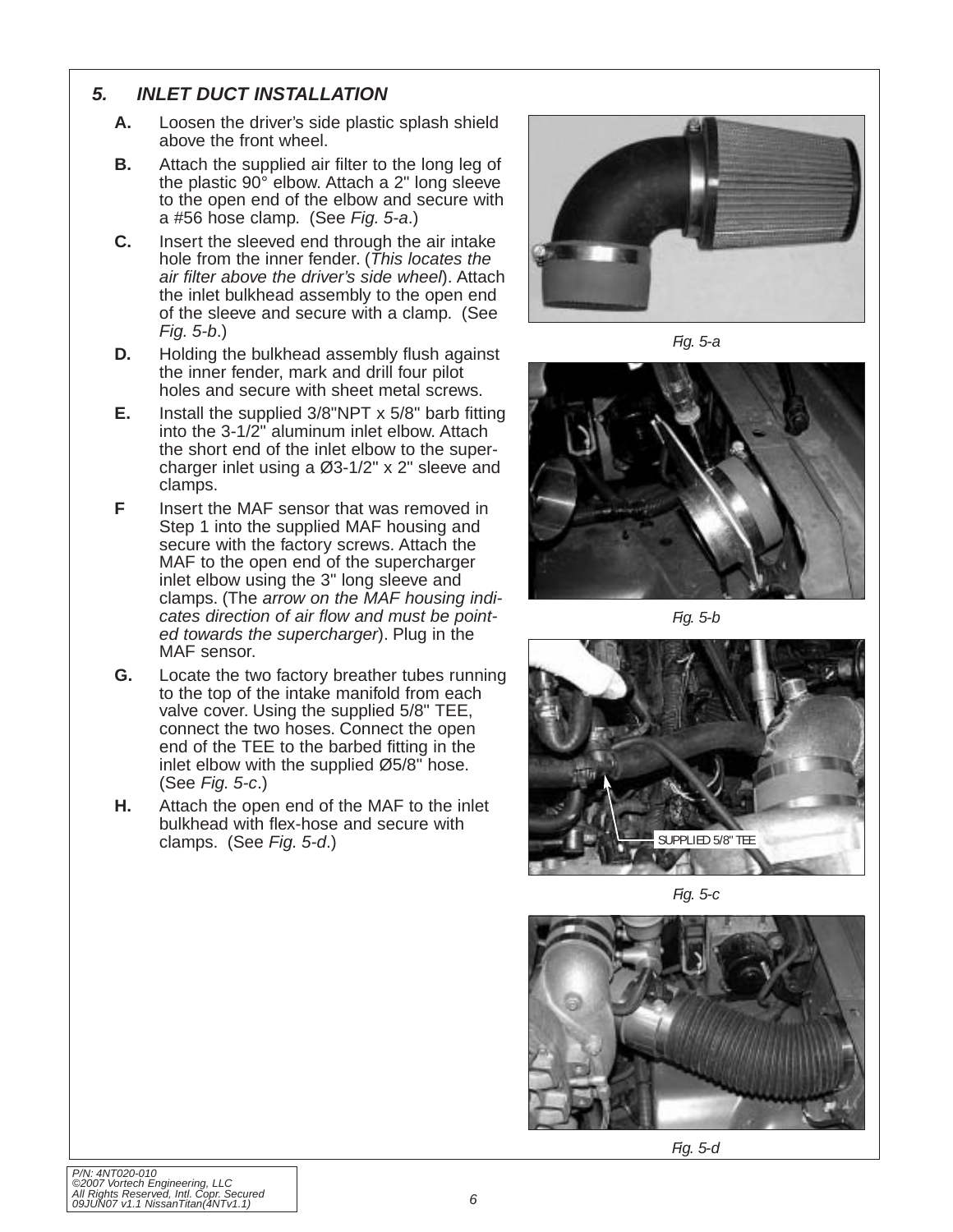## <span id="page-12-0"></span>**6. COOLANT LINE MODIFICATION**

- **A.** Locate the upper factory radiator hose (Referenced as Hose "A") that connected the plastic thermostat housing to the hard radiator tube removed in Section 1. Using Fig. 6-a, cut 2.5" sections from each end of the hose.
- **B.** Locate the lower factory radiator hose (Referenced as Hose "B") that connected the lower radiator port to the bottom of the hard radiator tube. Use Fig. 6-b to cut the hose in two places.
- **C.** Connect the short end of the supplied long L-shaped water tube to the bottom port on the radiator with one of the previously trimmed 2.5" pieces of hose and secure with #20 hose clamps. (See Fig. 6-c.)
- **D.** Remove the driver's side fan shroud bolt and secure the supplied water tube (with the welded on bracket) using the supplied 6mm x 25mm HXHD and washer. (See Fig. 6-c.)
- **E.** Using the center 90° section of Hose "A", hose extender, 90° section of Hose "B" and #20 hose clamps, connect the thermostat port to the open end of the installed upper water tube. Make sure to keep the hose away from the fan blades. (See Figs. 6-c, 6-d.)
- **F.** Use the last 2.5" section of Hose "A" and two #20 hose clamps to connect the two water tubes together. (See Fig. 6-c.)



*Fig. 6-a | Hose "A"*



*Fig. 6-b*



*Fig. 6-c*



*Fig. 6-d*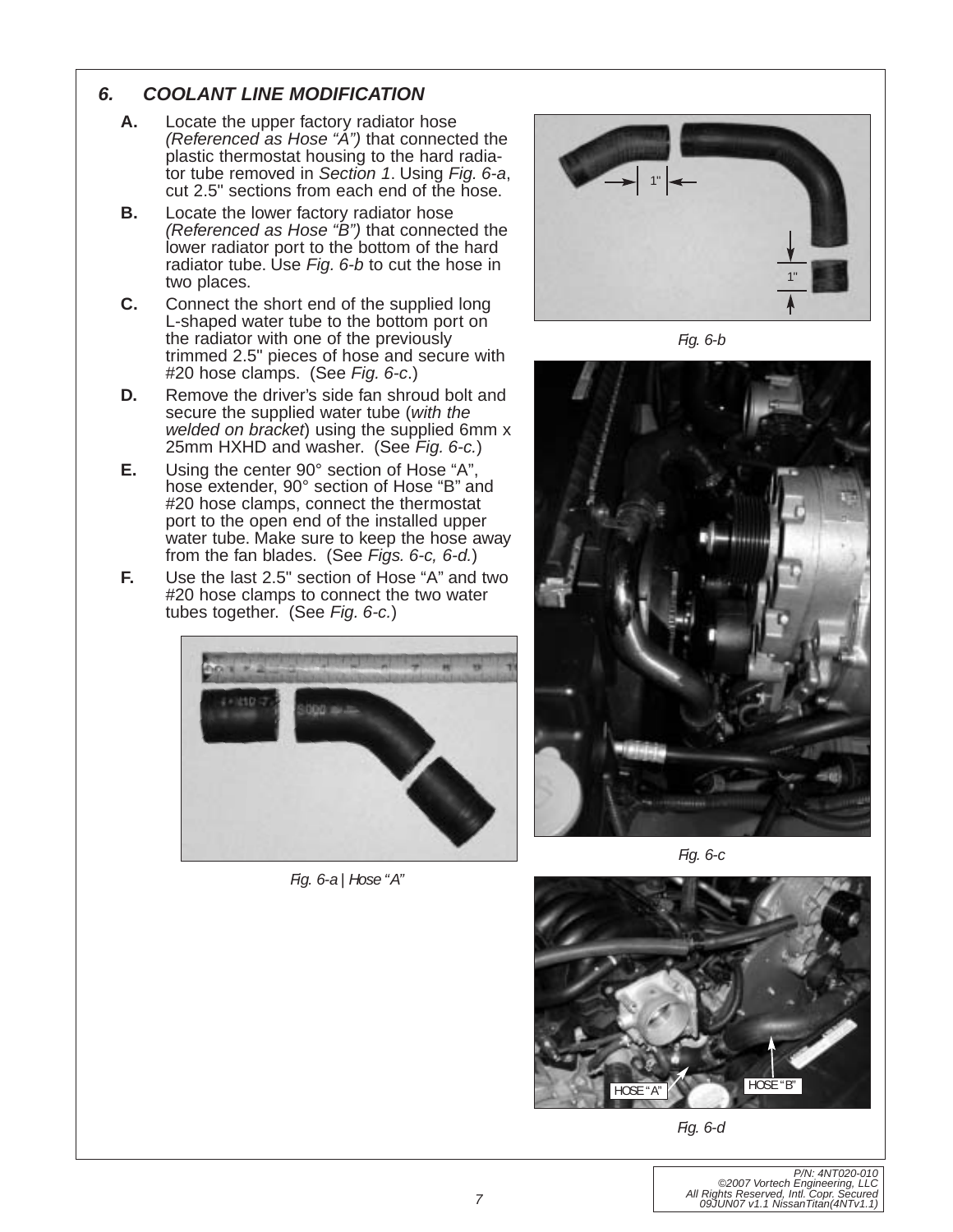### <span id="page-13-0"></span>**7. CHARGE AIR COOLER (CAC) ASSEMBLY INSTALLATION**

*NOTE: Make sure all CAC water hoses are routed smoothly and have no kinks or sharp bends.*

#### **A. DISCHARGE ASSEMBLY INSTALLATION:**

- **1.** Cut a 2" piece off the long end of the supplied  $Ø1.0" \times 90°$  hose.
- **2.** Attach the inlet of the bypass valve to the bung on the charge cooler.
- **3.** Trim the long leg of the supplied 90° hose down to 5-1/2" long and attach to the discharge of the bypass valve. (See Fig. 7-a.)
- **4.** Install the 1/2"NPT fittings into the charge air cooler using thread sealant as shown. (See Fig. 7-b.)
- **5.** Use the Ø2.75" x 3" long sleeve to connect the inlet of the charge cooler to the supercharger discharge.
- **6.** Attach the 90° hose from the bypass valve discharge to the bung on the supercharger inlet elbow. Tighten the #16 hose clamps on all bypass valve connections.
- **7.** Using the Ø2.75" x 2" long sleeve on the discharge of the charge cooler, connect the 90° discharge tube to the throttle body with the  $\emptyset$ 3.25" x  $\emptyset$ 2.75" x 90° reducer elbow.
- **8.** Position the discharge assembly so that there is no contact with brake lines, inlet duct or the hood and tighten the hose clamps. (See Fig. 7-c.)

#### **B. SURGE TANK INSTALLATION:**

- **1.** Install a 3/4" barb x 90° fitting in the bottom of the supplied CAC surge tank. Install a straight fitting in the topmost hole of the plastic CAC surge tank. Using a 2" length of Ø3/4" hose, connect the straight fitting in the surge tank to the 90° fitting installed into the top of the charge cooler.
- **2.** Secure the surge tank to the bracket on the charge cooler using 1/4-20 x 1/2" long bolts.

#### **C. CHARGE AIR COOLER RADIATOR INSTALLATION:**

- **1.** Install two 1/2"NPT x 90° brass fittings into the CAC radiator as shown. (See Fig. 7-d.)
- **2.** Using the supplied hardware, connect the upper bracket to the driver's side of the CAC radiator.
- **3.** Attach the lower bracket to the CAC radiator as shown.



*Fig. 7-a*



*Fig. 7-b*



*Fig. 7-c*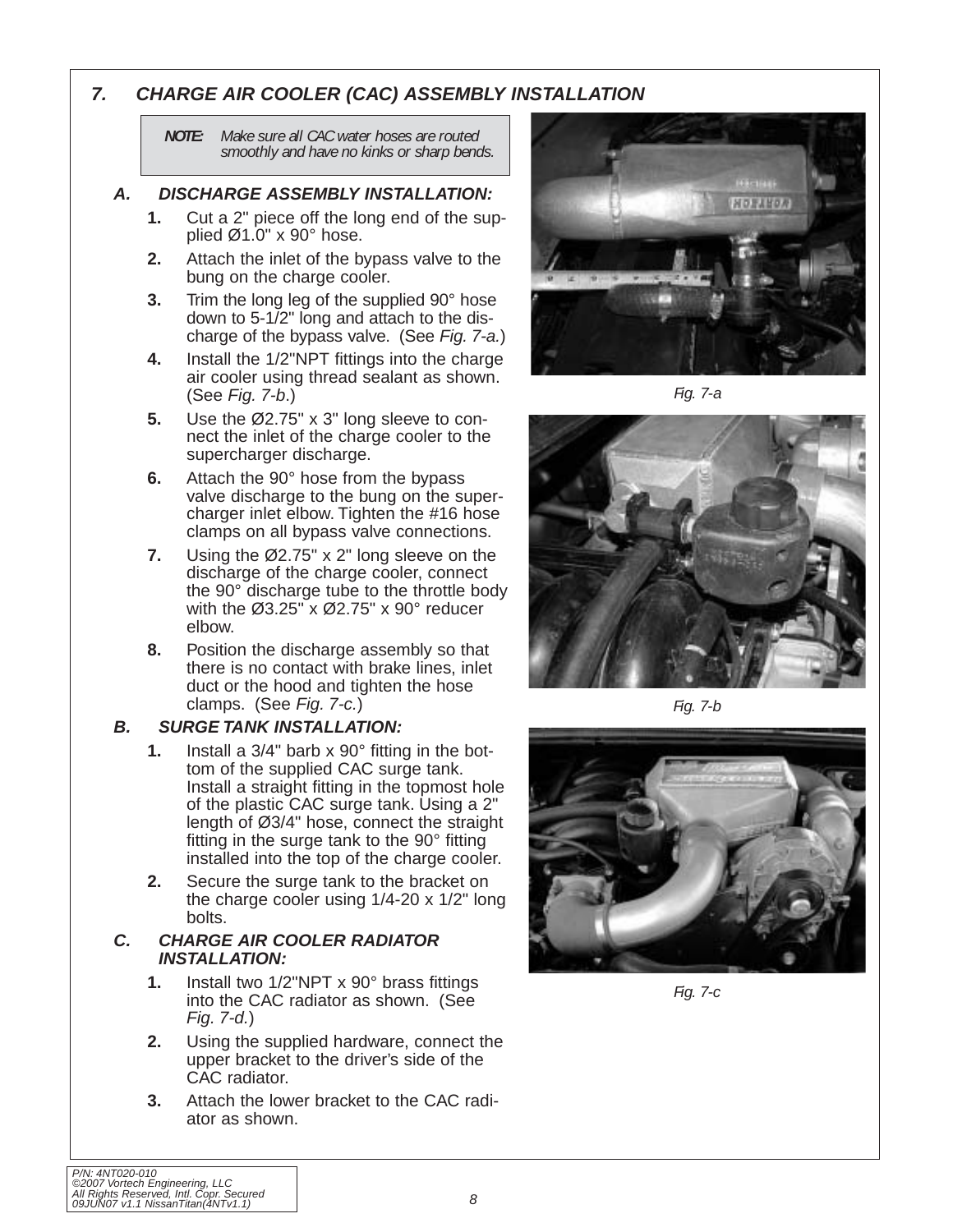### **7. CHARGE AIR COOLER (CAC) ASSEMBLY INSTALLATION, cont'd**

- **4.** Locate the CAC radiator between the two angled cross members, lining up the two bottom bracket mounting locations. Bend the horn bracket as necessary to provide clearance. (See Fig. 7-d.)
- **5.** Use a supplied sheet metal screw to secure the upper bracket to the core support.
- **6.** Connect a 48" piece of hose to the passenger's side fitting on the CAC radiator. Route the hose around the passenger's side of the radiator and up to the straight fitting installed in the charge cooler.

#### **D. RESERVOIR AND WATER PUMP ASSEMBLY AND INSTALLATION:**

- **1.** Attach the water pump to the water reservoir using the supplied adel clamp in the position shown. (See Fig. 7-e.)
- **2.** Cut off the electrical plug on the water pump leaving as much wire connected to the pump as possible. Install the supplied 1/4" eyelet on the water pump ground wire (brown wire). Install a male slide connector onto the water pump positive wire (green wire).
- **3.** Using thread sealant, install a 1/2"NPT x 90° hose barb fitting into the top and bottom of the supplied plastic reservoir.
- **4.** Connect the pump inlet to the bottom reservoir fitting with the supplied 90° hose.
- **5.** Insert the water reservoir into the supplied bracket and insert into the area behind the driver's side front wheel next to the frame rail.
- **6.** Remove the two factory support screws and re-install to secure the reservoir bracket.
- **7.** Use the supplied adel clamp and hardware to secure the water pump to the trailing edge of the vehicle's bumper. (See Fig. 7-f.)
- **8.** From the engine compartment, route the supplied 3/4" hose from the bottom of the surge tank to the top of the reservoir. (See Fig. 7-h.)
- **9.** Connect a hose running from the water pump discharge to the 90° fitting installed on the driver's side of the CAC radiator.



*Fig. 7-d*



*Fig. 7-e*



*Fig. 7-f*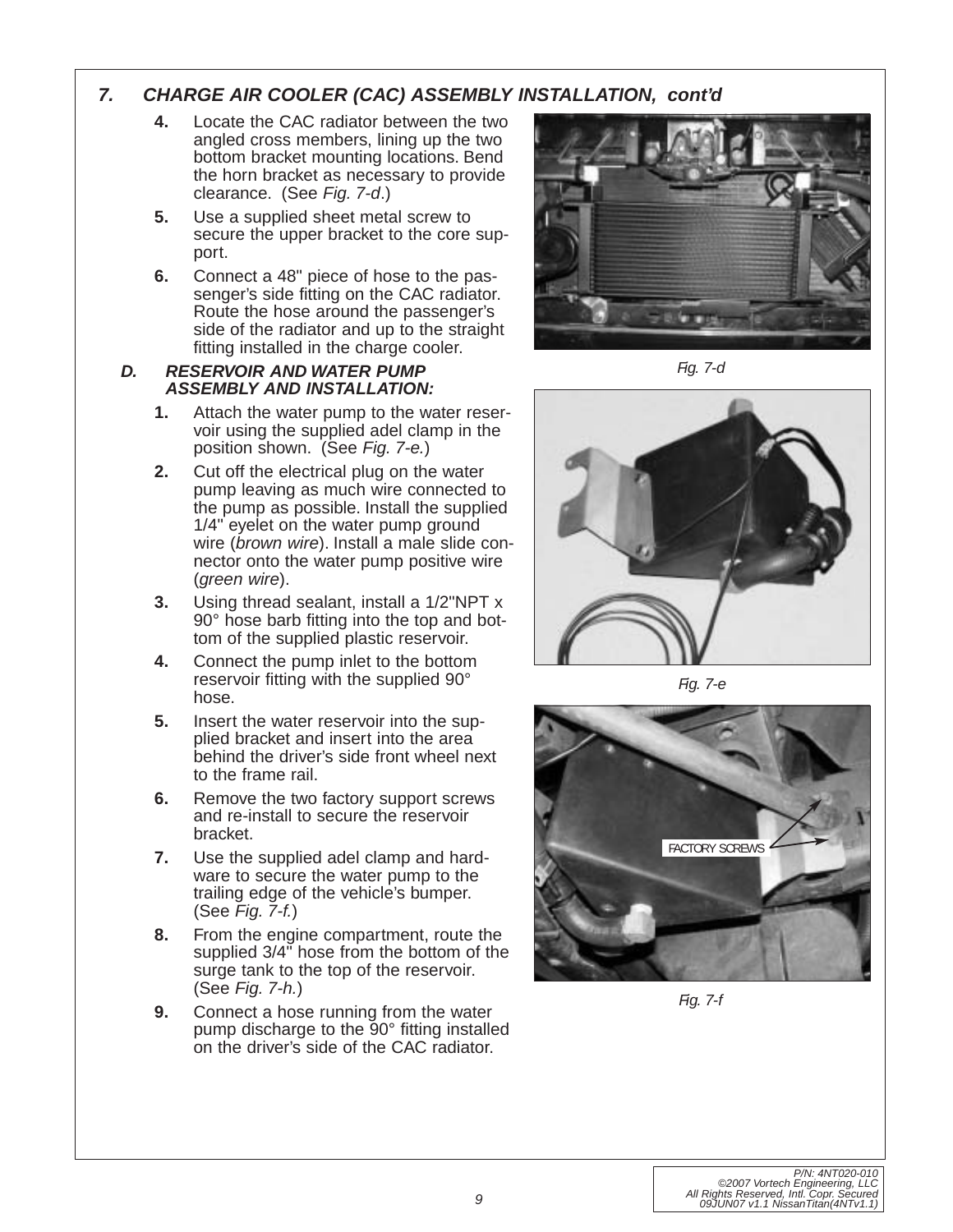### **7. CHARGE AIR COOLER (CAC) ASSEMBLY INSTALLATION, cont'd**

- **10.** Connect the long black wire to the water pump power wire using a female slide connector. Route the water pump power wire up to and across the cowl below the windshield and secure with zip-ties.
- **11.** Connect the supplied mini fuse tap to the load side of the fuel pump fuse. Attach the black wire to the fuse tap using the supplied female connector. (See Fig. 7-g.)
- **12.** Verify that all hose connections have tightened clamps installed.
- **13.** Remove the cap from the surge tank and slowly fill the system with 25%/75% coolant/water mix.







*Fig. 7-h*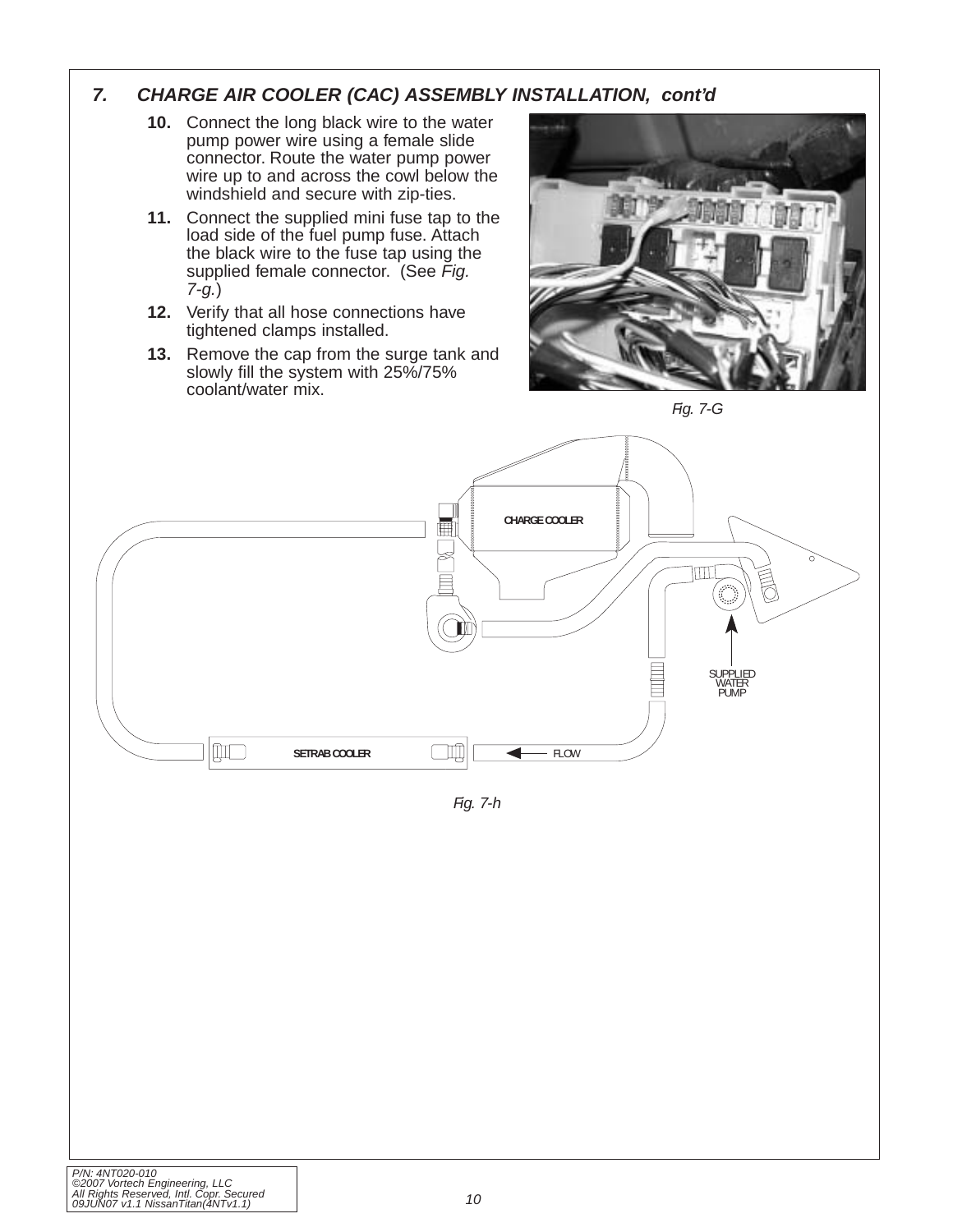### <span id="page-16-0"></span>**8. PIGGYBACK ENGINE CONTROL UNIT (ECU) INSTALLATION**

**A.** Install the supplied "piggyback ECU" per the instructions supplied with the unit.

> *NOTE: There is no "accessory cable functionality" used with the supercharger kit and it should be removed from the ECU if equipped.*



*Fig. 8-a*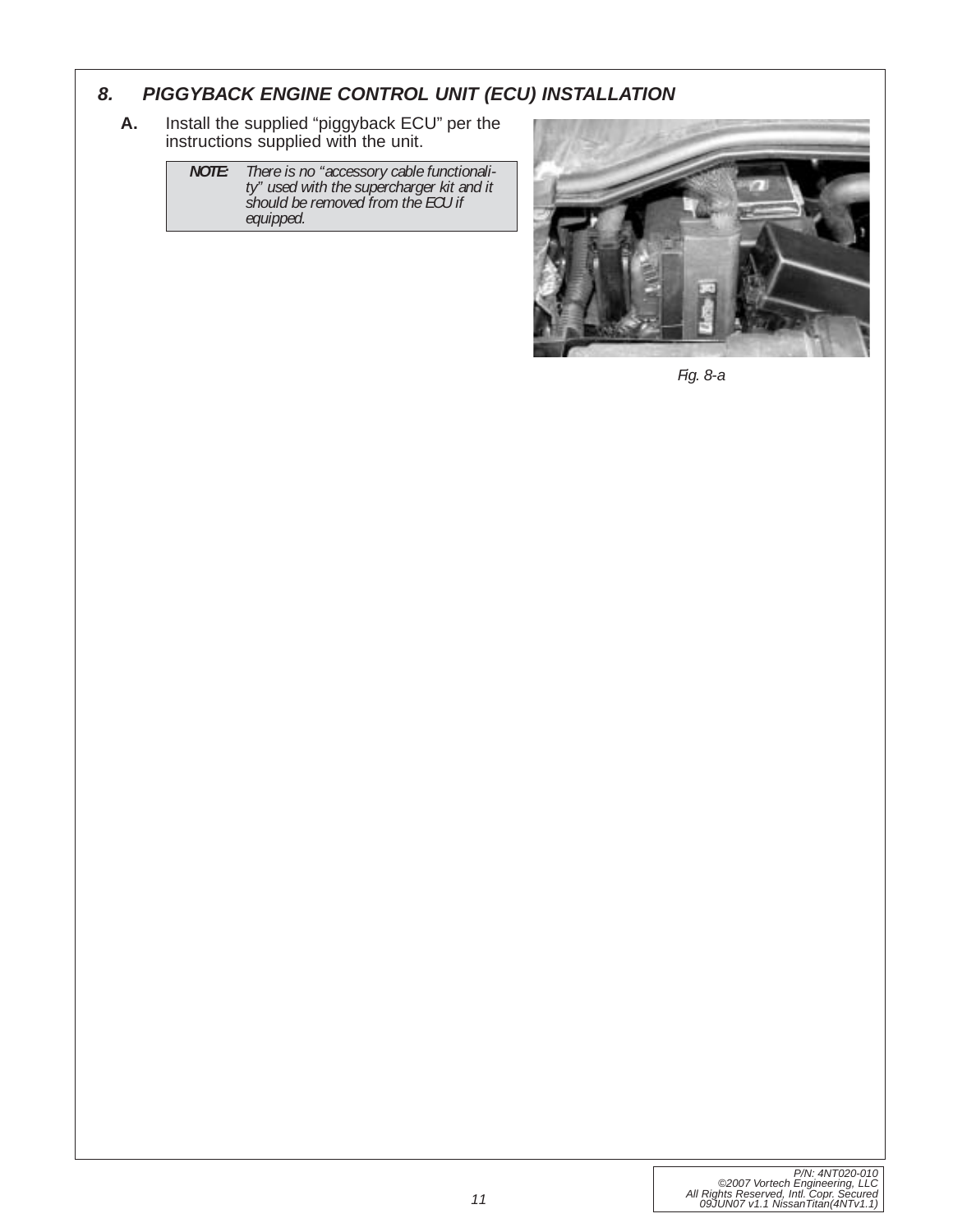### <span id="page-17-0"></span>**9. IN-TANK-FUEL PUMP INSTALLATION**

*NOTE: Making sure that the vehicle has only a small amount of fuel in the tank will make the fuel tank easier to maneuver.*

- **1.** Disconnect the fuel lines (including the fuel filler hose) and electrical connector(s) from the fuel tank.
- **2.** Remove the fuel tank from the vehicle. Remove the fuel pump module from the tank by rotating the clamp ring.
- **3.** Remove the factory fuel pump. Install the supplied fuel pump in its place.
- **4.** Re-assemble and install the fuel tank onto the vehicle.



*Fig. 9-a*



*Fig. 9-b*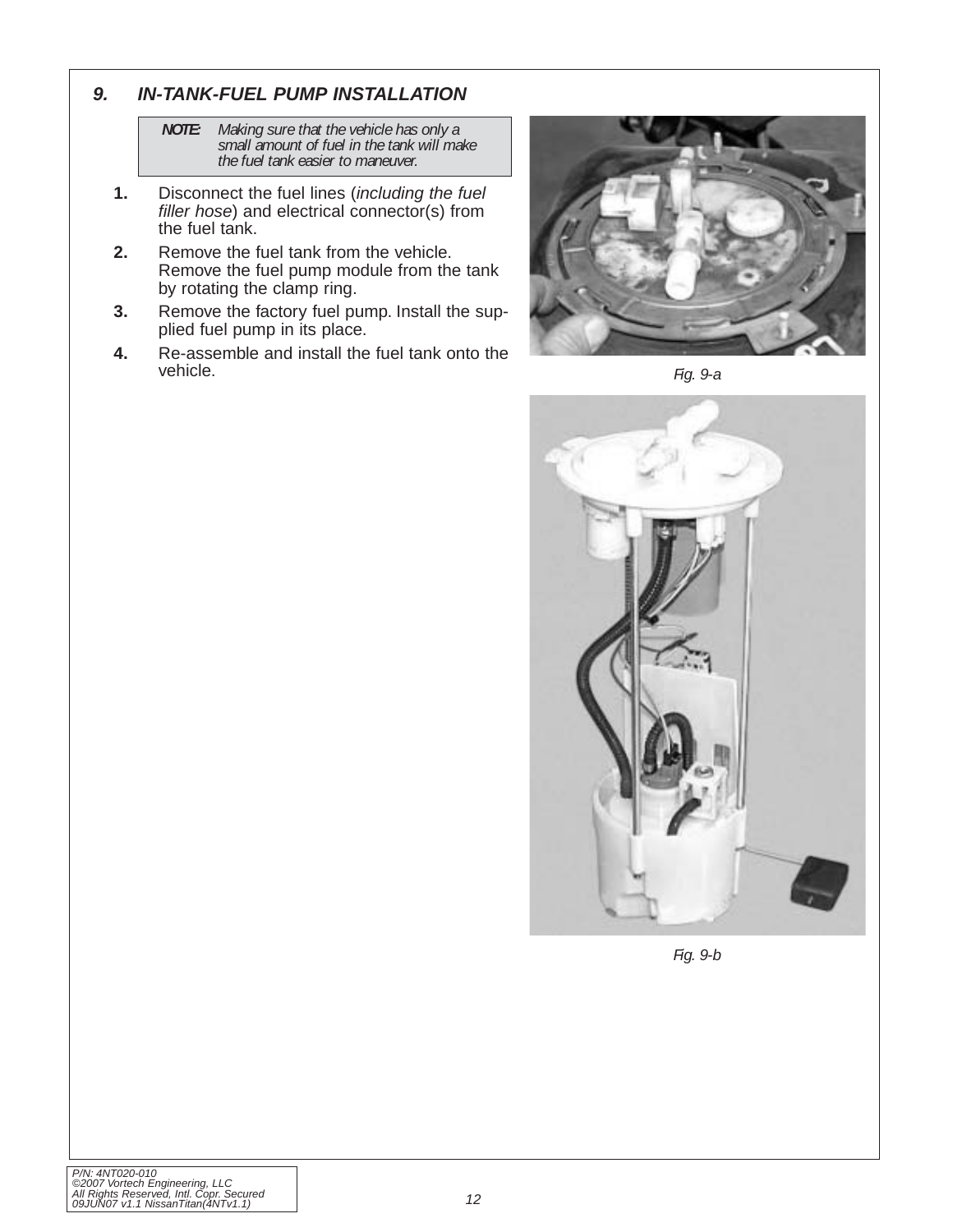## <span id="page-18-0"></span>**10. FINAL ASSEMBLY AND CHECK**

- **A.** If your vehicle has gone over 20,000 miles since its last spark plug change, it is a good idea to change the spark plugs now, before test-driving.
- **B.** Make sure that oil drain to oil pan fitting is tight and that the engine is filled with factory specified oil.
- **C.** Make sure radiator and overflow tanks are filled with a 50/50 coolant/water mix.
- **D.** Make sure that the vehicle is filled with 91 octane or higher fuel before commencing a test drive.
- **E.** Turn the key ON and OFF several times to build fuel pressure. Check for fuel leaks (especially around the fuel injectors).
- **F.** With the key on, make sure the charge air cooler water pump is operating and that water is flowing through the surge tank. Fill as necessary. If water is not flowing, remove the hose from the bottom of the surge tank and lower until water flows out of hose. This should prime the pump. Reconnect hose, verify water flow and top off surge tank. Do not run the water pump for extended periods (30 seconds or more) without water flow.
- **G.** Check all fittings, nuts, bolts and clamps for tightness.
- **H.** At this point it is OK to start the vehicle.

| <b>WARNING:</b> Do not attempt to operate the<br>vehicle until ALL components are<br>installed and ALL operations are<br>completed including final check.<br>Failure to do so may cause PRE-<br>MATURE FAILURE OF MAJOR<br>COMPONENTS. |
|----------------------------------------------------------------------------------------------------------------------------------------------------------------------------------------------------------------------------------------|
|                                                                                                                                                                                                                                        |

*WARNING: OEM exhaust catalytic converter life may be dramatically reduced when the vehicle is subjected to frequent heavy or full throttle operation. Vortech is not responsible for any damage that may occur to these emission control devices.*

- **I.** Turn off the vehicle and recheck all fluid levels and verify that no hoses, wires, etc. are near exhaust headers or moving parts and that there is no fluid leakage.
- **J.** Test drive the vehicle by gradually working up to full throttle and paying close attention to any abnormal sounds or engine detonation.
- **K.** Read the STREET SUPERCHARGER SYS-TEM OWNER'S MANUAL AND RETURN THE WARRANTY REGISTRATION FORM within thirty (30) days of purchasing your supercharger system to qualify for the 3-year limited warranty.



*Fig. 10-a*

*WARNING: Never operate your engine at full throttle when the engine is cold. Always allow plenty of time for the oil to reach full operating temperature before running above 2,500 RPM. Full supercharger operating temperature is generally achieved only after the engine water temperature has been at the normal indicated operating range for two or three minutes.*